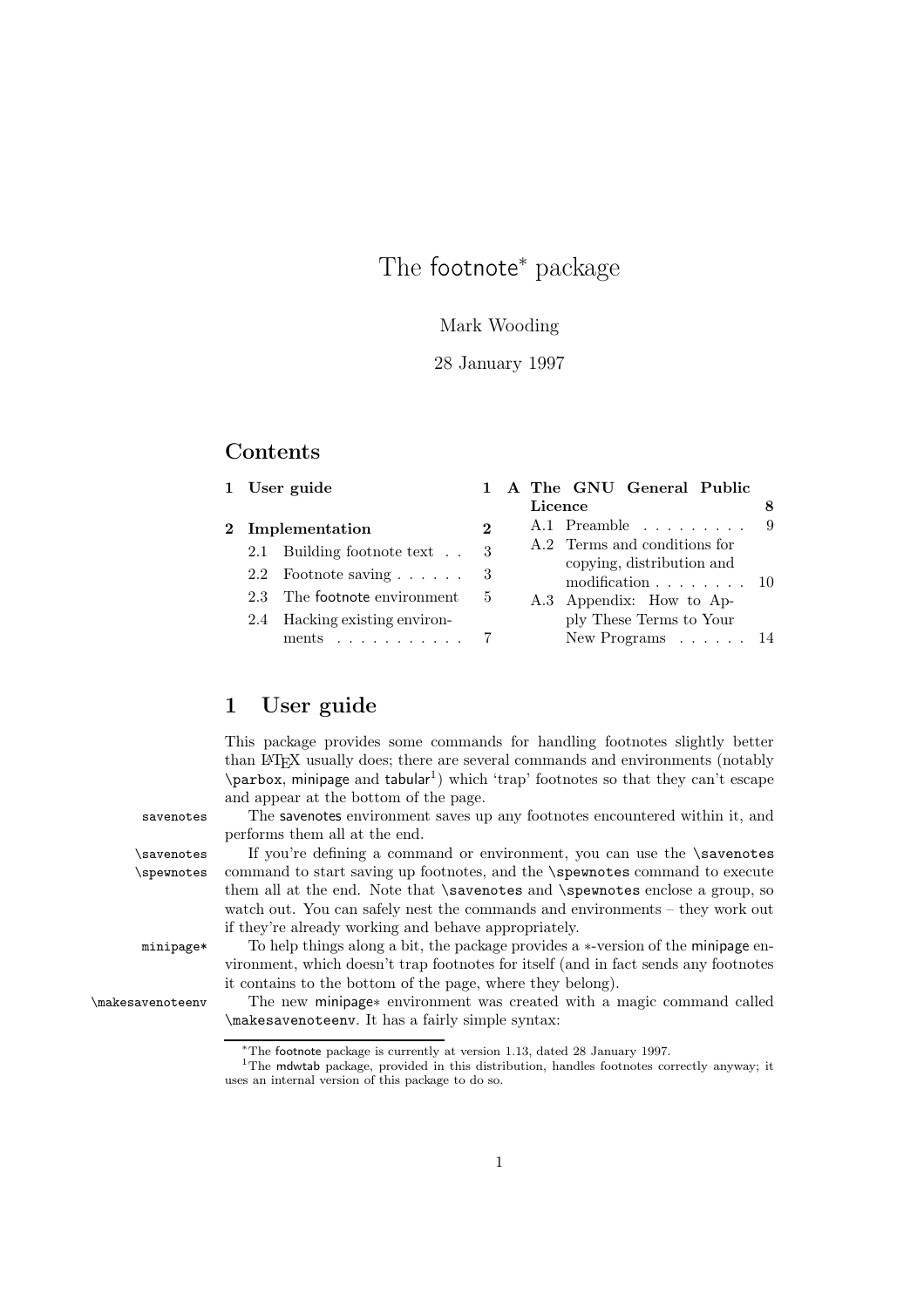*make-save-note-env-cmd* ::=✲✲ \makesavenoteenv ✲  $\overline{\phantom{a}}$  $\left\langle -\left[ -\langle new\text{-}env\text{-}name \rangle -\right] \right\rangle$  $\leftarrow \{ -\langle \textit{env-name} \rangle - \}$ 

Without the optional argument, it redefines the named environment so that it handles footnotes correctly. With the optional argument, it makes the new environment named by *(new-env-name)* into a footnote-friendly version of the  $\langle env\text{-}name \rangle$  environment.

\parbox The package also redefines the \parbox command so that it works properly with footnotes.

footnote The other problem which people tend to experience with footnotes is that you can't put verbatim text (with the \verb comamnd or the verbatim environment) into the \footnote command's argument. This package provides a footnote *environment*, which *does* allow verbatim things. You use the environment just like you do the command. It's really easy. It even has an optional argument, which works the same way.

footnotetext To go with the footnote environment, there's a footnotetext environment, which just puts the text in the bottom of the page, like  $\footnotesize\bigwedge$  footnotetext does.

> There's a snag with these environments, though. Some other nonstandard environments, like tabularx, try to handle footnotes their own way, because they won't work otherwise. The way they do this is not compatible with the way that the footnote and footnotetext environments work, and you will get strange results if you try (there'll be odd vertical spacing, and the footnote text may well be incorrect).<sup>2</sup>

## 2 Implementation

Most implementations of footnote-saving (in particular, that used in the tabularx and longtable packages) use a token list register to store the footnote text, and then expand it when whatever was preventing footnotes (usually a vbox) stops. This is no good at all if the footnotes contain things which might not be there by the time the expansion occurs. For example, references to things in temporary boxes won't work.

This implementation therefore stores the footnotes up in a box register. This must be just as valid as using tokens, because all I'm going to do at the end is unbox the box).

```
1 \langle \astmacro | package)
```

```
∗macro | package
2 \ifx\fn@notes\@@undefined%
```

```
3 \newbox\fn@notes%
```
 $4 \setminus fi$ 

I'll need a length to tell me how wide the footnotes should be at the moment.

5 \newdimen\fn@width

Of course, I can't set this up until I actually start saving footnotes. Until then I'll use \columnwidth (which works in multicol even though it doesn't have any right to).

<sup>6</sup> \let\fn@colwidth\columnwidth

<sup>&</sup>lt;sup>2</sup>The solution to this problem is to send mail to David Carlisle persuading him to use this package to handle footnotes, rather than doing it his way.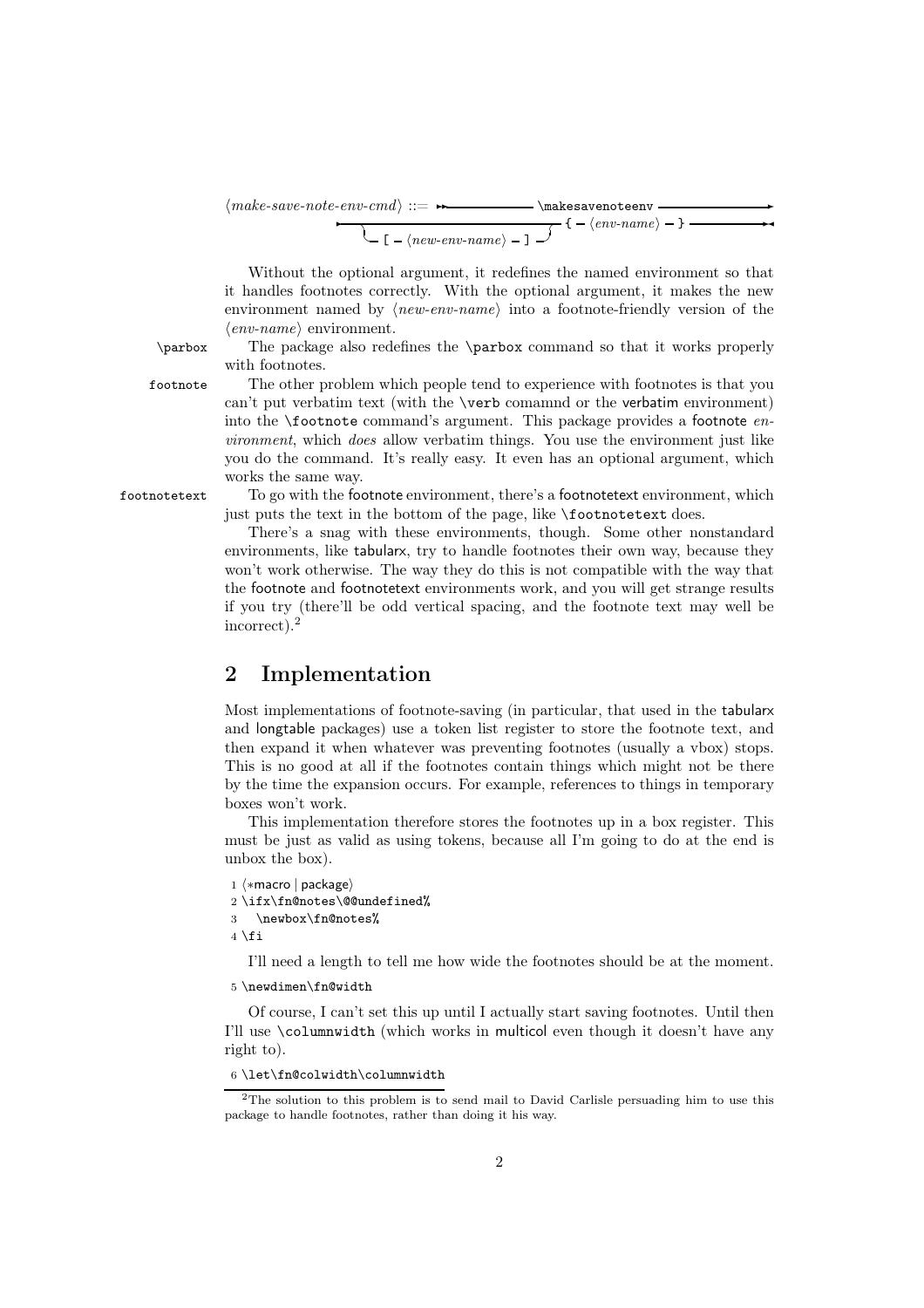And now a switch to remember if we're already handling footnotes,

7 \newif\if@savingnotes

#### 2.1 Building footnote text

I need to emulate LATEX's footnote handling when I'm putting the notes into my box; this is also useful in the verbatim-in-footnotes stuff.

\fn@startnote Here's how a footnote gets started. Most of the code here is stolen from \@footnotetext.

```
8 \def\fn@startnote{%
9 \hsize\fn@colwidth%
10 \interlinepenalty\interfootnotelinepenalty%
11 \reset@font\footnotesize%
12 \floatingpenalty\@MM% Is this right???
13 \@parboxrestore%
14 \protected@edef\@currentlabel{\csname p@\@mpfn\endcsname\@thefnmark}%
15 \color@begingroup%
16 }
```
\fn@endnote Footnotes are finished off by this macro. This is the easy bit.

17 \let\fn@endnote\color@endgroup

#### 2.2 Footnote saving

\fn@fntext Now to define how to actually do footnotes. I'll just add the notes to the bottom of the footnote box I'm building.

> There's some hacking added here to handle the case that a footnote is in an \intertext command within a broken amsmath alignment environment – otherwise the footnotes get duplicated due to the way that that package measures equations.<sup>3</sup>

```
18 \def\fn@fntext#1{%
19 \ifx\ifmeasuring@\@@undefined%
20 \expandafter\@secondoftwo\else\expandafter\@iden%
21 \overline{1}22 {\ifmeasuring@\expandafter\@gobble\else\expandafter\@iden\fi}%
23 \frac{1}{8}24 \global\setbox\fn@notes\vbox{%
25 \unvbox\fn@notes%
26 \fn@startnote%
27 \@makefntext{%
28 \rule\z@\footnotesep%
29 \ignorespaces%
30 #1%
31 \@finalstrut\strutbox%
32 }%
33 \fn@endnote%
```
 $3$ The correct solution of course is to implement aligning environments in a sensible way, by building the table and leaving penalties describing the intended format, and then pick that apart in a postprocessing phase. If I get the time, I'll start working on this again. I have a design worked out and the beginnings of an implementation, but it's going to be a long time coming.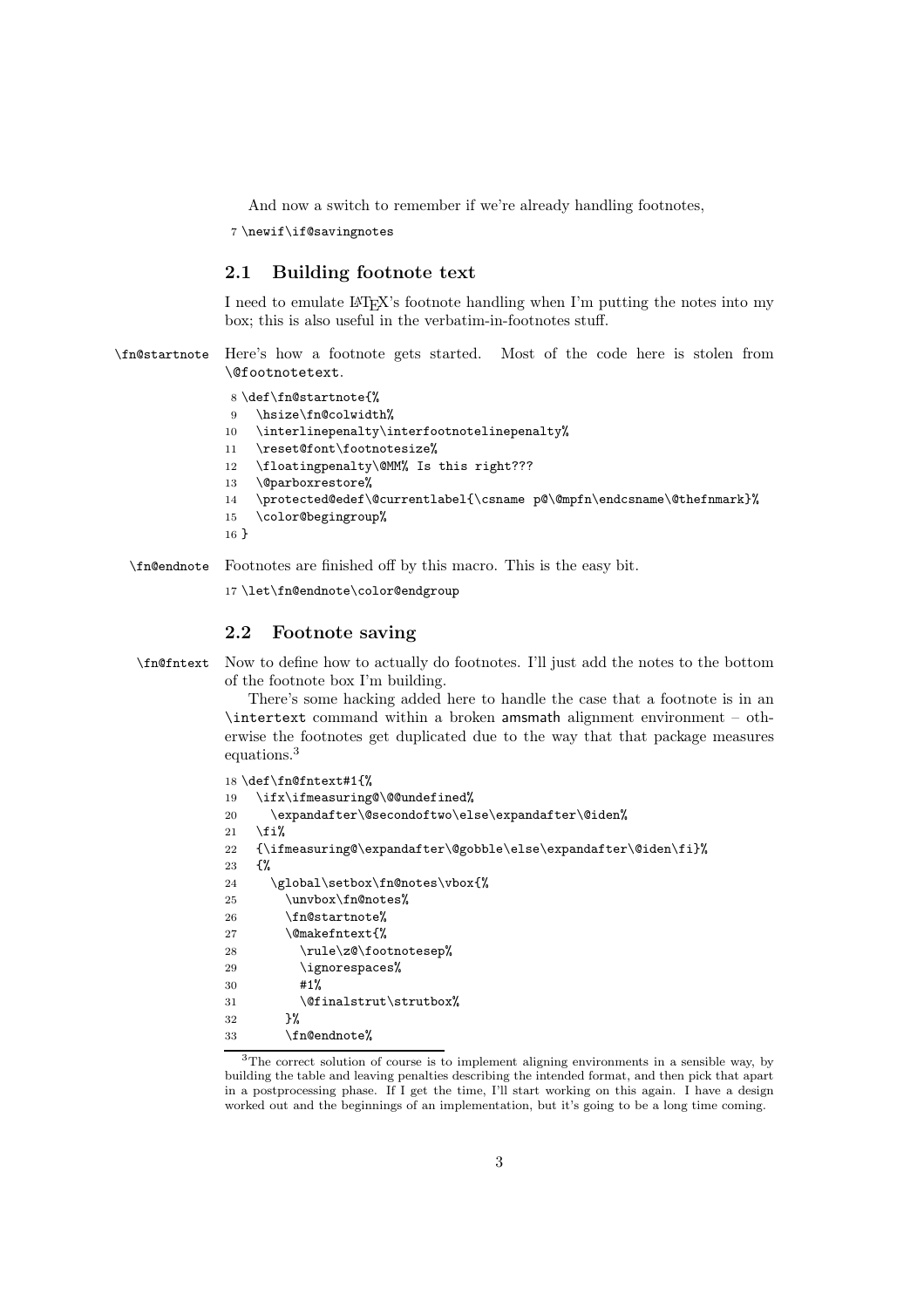34 }% 35 }% 36 }

\savenotes The \savenotes declaration starts saving footnotes, to be spewed at a later date. We'll also remember which counter we're meant to use, and redefine the footnotes used by minipages.

> The idea here is that we'll gather up footnotes within the environment, and output them in whatever format they were being typeset outside the environment.

> I'll take this a bit at a time. The start is easy: we need a group in which to keep our local definitions.

37 \def\savenotes{%

38 \begingroup%

Now, if I'm already saving footnotes away, I won't bother doing anything here. Otherwise I need to start hacking, and set the switch.

```
39 \if@savingnotes\else%
```
#### 40 \@savingnotestrue%

I redefine the \@footnotetext command, which is responsible for adding a footnote to the appropriate insert. I'll redefine both the current version, and minipage's specific version, in case there's a nested minipage.<br>
11 \let\@footnotetext\fn@fntext%

```
\let\@footnotetext\fn@fntext%
```

```
42 \let\@mpfootnotetext\fn@fntext%
```
I'd better make sure my box is empty before I start, and I must set up the column width so that later changes (e.g., in minipage) don't upset things too much.<br>43 \fn@width\columnwidth%

- \fn@width\columnwidth%
- 44 \let\fn@colwidth\fn@width%
- 45 \global\setbox\fn@notes\box\voidb@x%

Now for some yuckiness. I want to ensure that minipage doesn't change how footnotes are handled once I've taken charge. I'll store the current values of \thempfn (which typesets a footnote marker) and \@mpfn (which contains the name of the current footnote counter).

#### 46 \let\fn@thempfn\thempfn%

#### 47 \let\fn@mpfn\@mpfn%

The minipage environment provides a hook, called *\@minipagerestore*. Initially it's set to \relax, which is unfortunately unexpandable, so if I want to add code to it, I must check this possibility. I'll make it \@empty (which expands to nothing) if it's still \relax. Then I'll add my code to the hook, to override \thempfn and \@mpfn set up by minipage.

Note that I can't just force the mpfootnote counter to be equal to the footnote one, because minipage clears \c@mpfootnote to zero when it starts. This method will ensure that even so, the current counter works OK.

```
48 \ifx\@minipagerestore\relax\let\@minipagerestore\@empty\fi%
49 \expandafter\def\expandafter\@minipagerestore\expandafter{%
50 \@minipagerestore%
51 \let\thempfn\fn@thempfn%
52 \let\@mpfn\fn@mpfn%
53 }%
54 \overline{54}
```

```
55 }
```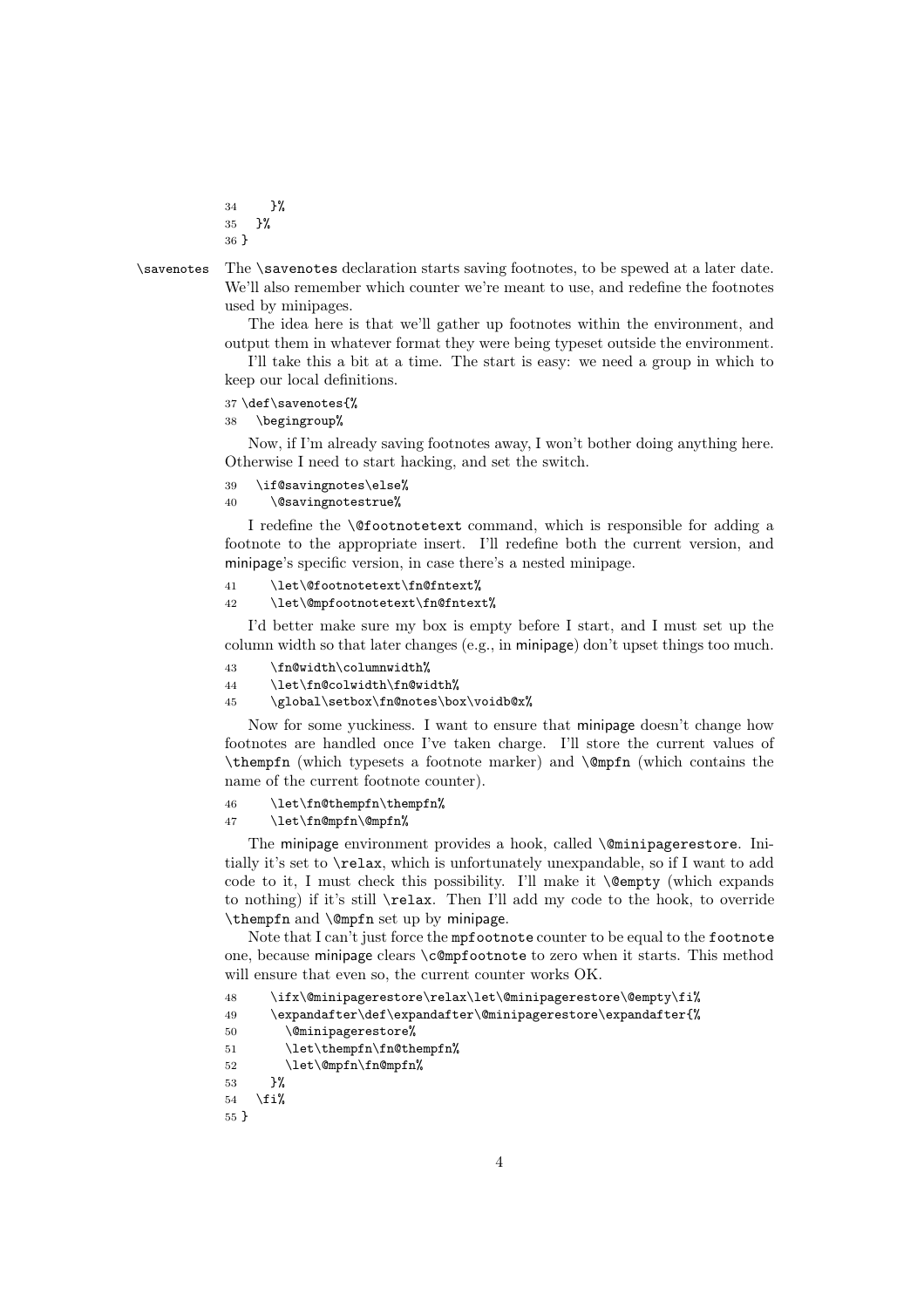\spewnotes Now I can spew out the notes we saved. This is a bit messy, actually. Since the standard \@footnotetext implementation tries to insert funny struts and things, I must be a bit careful. I'll disable all this bits which start paragraphs prematurely.

```
56 \def\spewnotes{%
57 \endgroup%
58 \if@savingnotes\else\ifvoid\fn@notes\else\begingroup%
59 \let\@makefntext\@empty%
60 \let\@finalstrut\@gobble%
61 \let\rule\@gobbletwo%
62 \@footnotetext{\unvbox\fn@notes}%
63 \endgroup\fi\fi%
64 }
```
Now make an environment, for users.

65 \let\endsavenotes\spewnotes

That's all that needs to be in the shared code section.

- 66 -*/*macro <sup>|</sup> package
- $67 \langle * \textsf{package} \rangle$

#### 2.3 The footnote environment

Since \footnote is a command with an argument, things like verbatim are unwelcome in it. Every so often someone on comp.text.tex moans about it and I post a nasty hack to make it work. However, as a more permanent and 'official' solution, here's an environment which does the job rather better. Lots of this is based on code from my latest attempt on the newsgroup.

I'll work on this in a funny order, although I think it's easier to understand. First, I'll do some macros for reading the optional argument of footnote-related commands.

\fn@getmark Saying \fn@getmark{*default-code*}{*cont-code*} will read an optional argument giving a value for the footnote counter; if the argument isn't there, the  $\langle default-code \rangle$  is executed, and it's expected to set up the appropriate counter to the current value. The footnote marker text is stored in the macro **\@thefnmark**, as is conventional for LAT<sub>EX</sub>'s footnote handling macros. Once this is done properly, the  $\langle cont-code \rangle$  is called to continue handling things.

> Since the handling of the optional argument plays with the footnote counter locally, I'll start a group right now to save some code. Then I'll decide what to do based on the presence of the argument.

```
68 \def\fn@getmark#1#2{%
69 \begingroup%
70 \@ifnextchar[%
71 {\fn@getmark@i{#1}}%
72 {#1\fn@getmark@ii{#2}}%
73 }
```
There's an optional argument, so I need to read it and assign it to the footnote counter.

```
74 \def\fn@getmark@i#1[#2]{%
75 \csname c@\@mpfn\endcsname#2%
```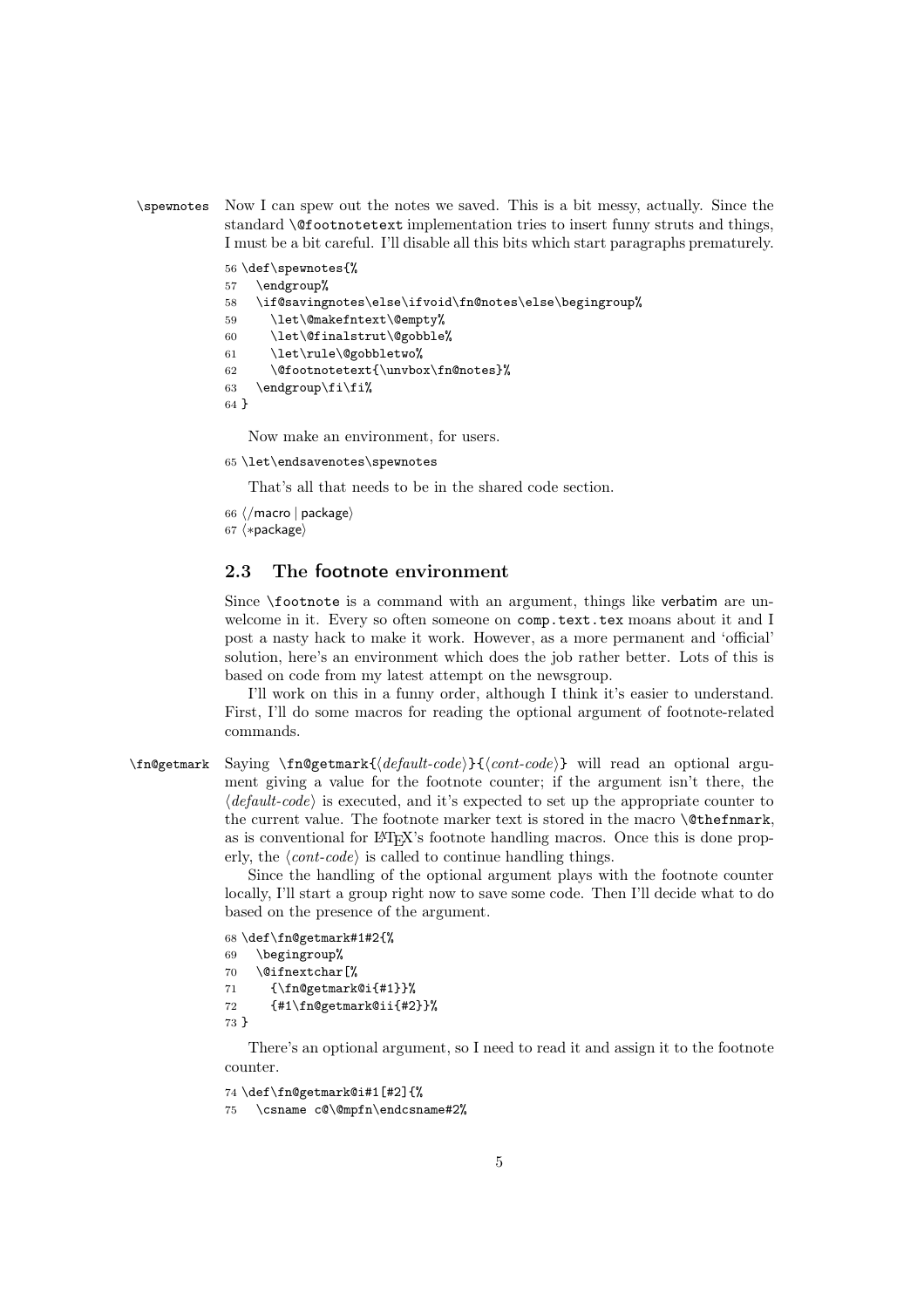\fn@getmark@ii% } Finally, set up the macro properly, and end the group. \def\fn@getmark@ii#1{% \unrestored@protected@xdef\@thefnmark{\thempfn}%

 \endgroup% #1% }

From argument reading, I'll move on to footnote typesetting.

\fn@startfntext The \fn@startfntext macro sets everything up for building the footnote in a box register, ready for unboxing into the footnotes insert. The \fn@prefntext macro is a style hook I'll set up later.

> \def\fn@startfntext{% 84 \setbox\z@\vbox\bgroup% \fn@startnote% \fn@prefntext% \rule\z@\footnotesep% \ignorespaces% }

\fn@endfntext Now I'll end the vbox, and add it to the footnote insertion. Again, I must be careful to prevent \@footnotetext from adding horizontal mode things in bad places.

```
90 \def\fn@endfntext{%
91 \@finalstrut\strutbox%
92 \fn@postfntext%
93 \egroup%
94 \begingroup%
95 \let\@makefntext\@empty%
96 \let\@finalstrut\@gobble%
97 \let\rule\@gobbletwo%
98 \@footnotetext{\unvbox\z@}%
99 \endgroup%
100 }
```
footnote I can now start on the environment proper. First I'll look for an optional argument.

\def\footnote{%

Oh. I've already come up against the first problem: that name's already used. I'd better save the original version.

\let\fn@latex@@footnote\footnote

The best way I can think of for seeing if I'm in an environment is to look at \@currenvir. I'll need something to compare with, then.

```
102 \def\fn@footnote{footnote}
```
Now to start properly.  $;$ -)

```
103 \def\footnote{%
```
\ifx\@currenvir\fn@footnote%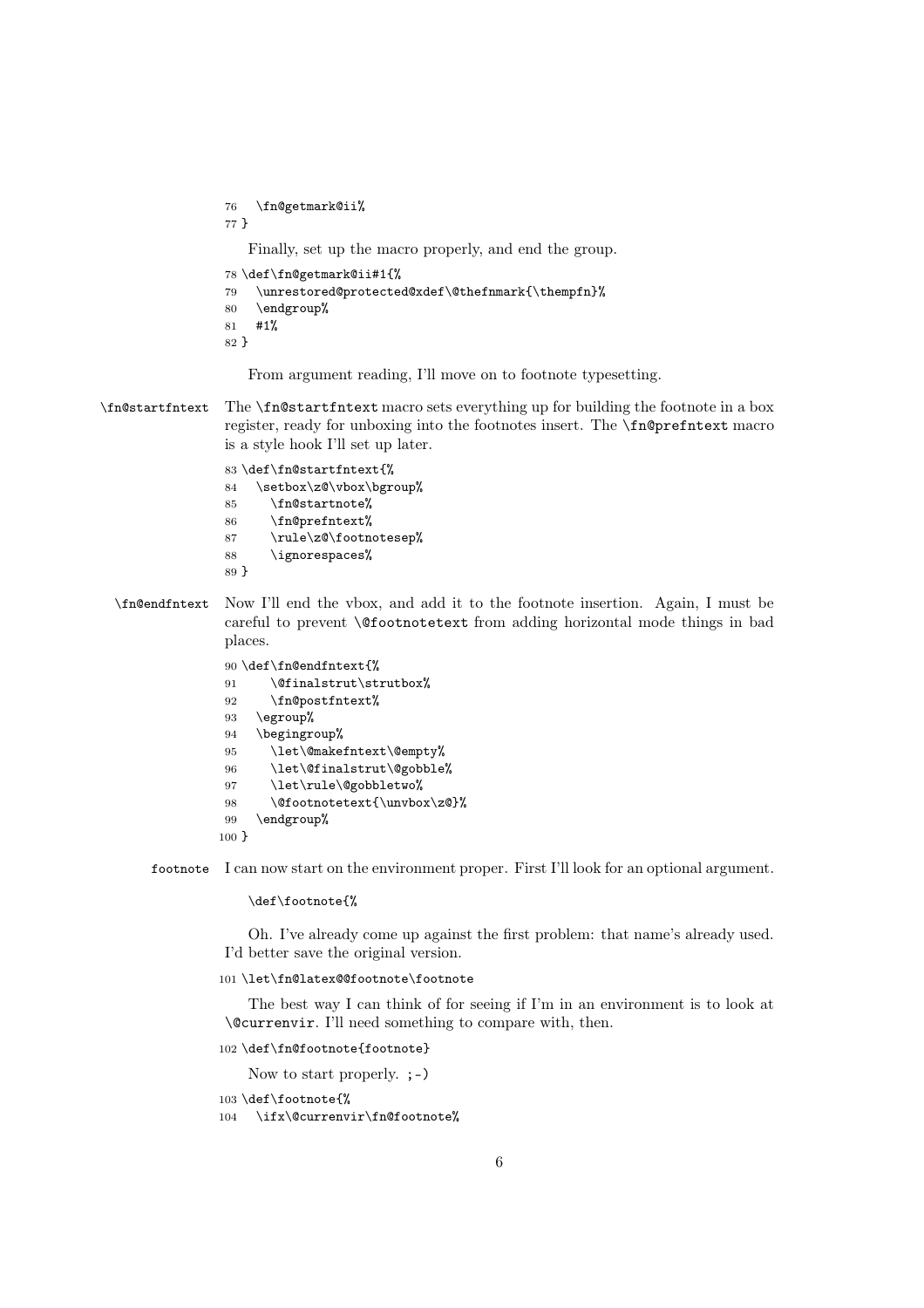```
105 \expandafter\@firstoftwo%
106 \else%
107 \expandafter\@secondoftwo%
108 \fi%
109 {\fn@getmark{\stepcounter\@mpfn}%
110 {\leavevmode\unskip\@footnotemark\fn@startfntext}}%
111 {\fn@latex@@footnote}%
112 }
   Ending the environment is simple.
```
113 \let\endfootnote\fn@endfntext

footnotetext I'll do the same magic as before for \footnotetext.

```
114 \def\fn@footnotetext{footnotetext}
115 \let\fn@latex@@footnotetext\footnotetext
116 \def\footnotetext{%
117 \ifx\@currenvir\fn@footnotetext%
118 \expandafter\@firstoftwo%
119 \else%
120 \expandafter\@secondoftwo%
121 \overline{ii}122 {\fn@getmark{}\fn@startfntext}%
123 {\fn@latex@@footnotetext}%
124 }
125 \let\endfootnotetext\endfootnote
```
\fn@prefntext Now for one final problem. \fn@postfntext The style hook for footnotes is the command \@makefntext, which takes the footnote text as its argument. Clearly this is utterly unsuitable, so I need to split it into two bits, where the argument is. This is very tricky, and doesn't deserve to work, although it appears to be a good deal more effective than it has any right to be.

> 126 \long\def\@tempa#1\@@#2\@@@{\def\fn@prefntext{#1}\def\fn@postfntext{#2}} 127 \expandafter\@tempa\@makefntext\@@\@@@

#### 2.4 Hacking existing environments

Some existing LAT<sub>EX</sub> environments ought to have footnote handling but don't. Now's our chance.

\makesavenoteenv The \makesavenoteenv command makes an environment save footnotes around itself.

It would also be nice to make \parbox work with footnotes. I'll do this later.

128 \def\makesavenoteenv{\@ifnextchar[\fn@msne@ii\fn@msne@i}

We're meant to redefine the environment. We'll copy it (using \let) to a magic name, and then pass it on to stage 2.

```
129 \def\fn@msne@i#1{%
130 \expandafter\let\csname msne$#1\expandafter\endcsname%
131 \csname #1\endcsname%
132 \expandafter\let\csname endmsne$#1\expandafter\endcsname%
133 \csname end#1\endcsname%
134 \fn@msne@ii[#1]{msne$#1}%
135 }
```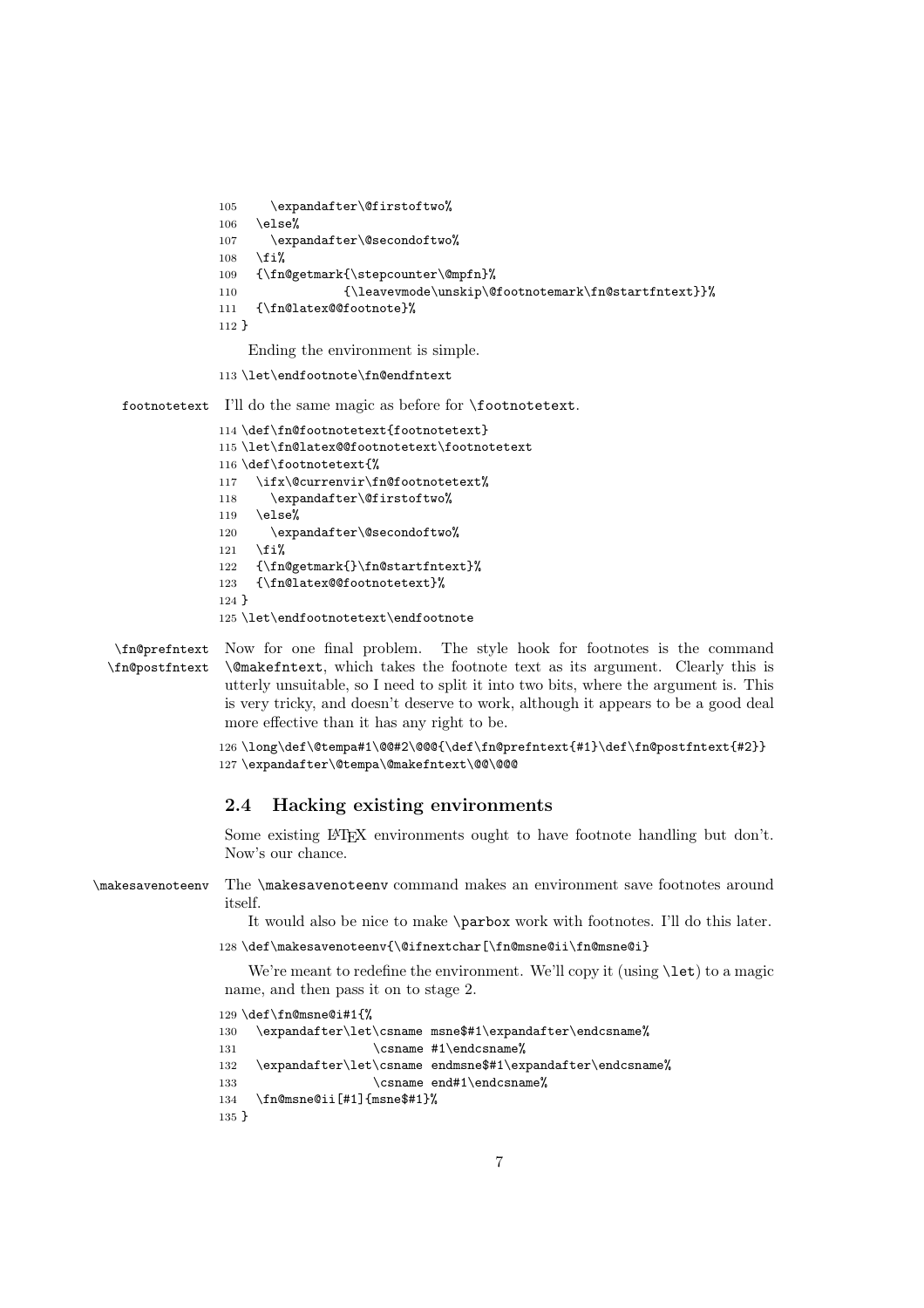Now we'll define the new environment. The start is really easy, since we just need to insert a \savenotes. The end is more complex, since we need to preserve the \if@endpe flag so that \end can pick it up. I reckon that proper hooks should be added to \begin and \end so that environments can define things to be done outside the main group as well as within it; still, we can't all have what we want, can we?

136 \def\fn@msne@ii[#1]#2{%

```
137 \expandafter\edef\csname#1\endcsname{%
138 \noexpand\savenotes%
139 \expandafter\noexpand\csname#2\endcsname%
140 }%
141 \expandafter\edef\csname end#1\endcsname{%
142 \expandafter\noexpand\csname end#2\endcsname%
143 \noexpand\expandafter%
144 \noexpand\spewnotes%
145 \noexpand\if@endpe\noexpand\@endpetrue\noexpand\fi%
146 }%
147 }
```
- minipage\* Let's define a minipage<sup>∗</sup> environment which handles footnotes nicely. Really easy: 148 \makesavenoteenv[minipage\*]{minipage}
	- \parbox Now to alter \parbox slightly, so that it handles footnotes properly. I'm going to do this fairly inefficiently, because I'm going to try and change it as little as possible.

First, I'll save the old  $\parrow$  command. If I don't find a '\*', I'll just call this command.

149 \let\fn@parbox\parbox

This is the clever bit: I don't know how many optional arguments Mr Mittelbach and his chums will add to \parbox, so I'll handle any number. I'll store them all up in my first argument and call myself every time I find a new one. If I run out of optional arguments, I'll call the original \parbox command, surrounding it with \savenotes and \spewnotes.

```
150 \def\parbox{\@ifnextchar[{\fn@parbox@i{}}{\fn@parbox@ii{}}}
151 \def\fn@parbox@i#1[#2]{%
152 \@ifnextchar[{\fn@parbox@i{#1[#2]}}{\fn@parbox@ii{#1[#2]}}%
153 }
```
154 \long\def\fn@parbox@ii#1#2#3{\savenotes\fn@parbox#1{#2}{#3}\spewnotes}

Done!

155  $\langle$ /package $\rangle$ 

Mark Wooding, 28 January 1997

# Appendix

## A The GNU General Public Licence

The following is the text of the GNU General Public Licence, under the terms of which this software is distrubuted.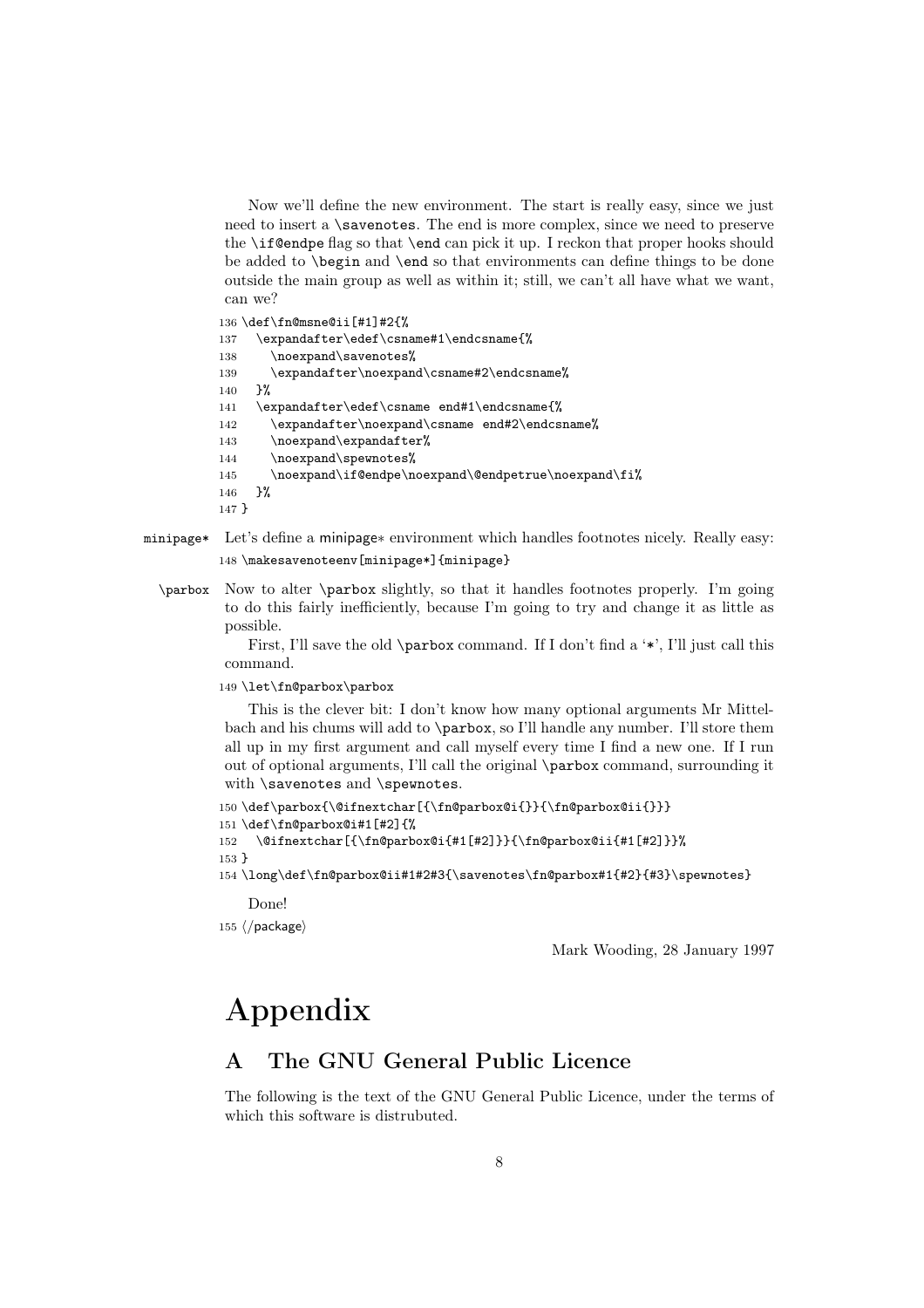#### GNU GENERAL PUBLIC LICENSE Version 2, June 1991

Copyright (C) 1989, 1991 Free Software Foundation, Inc. 675 Mass Ave, Cambridge, MA 02139, USA Everyone is permitted to copy and distribute verbatim copies of this license document, but changing it is not allowed.

#### A.1 Preamble

The licenses for most software are designed to take away your freedom to share and change it. By contrast, the GNU General Public License is intended to guarantee your freedom to share and change free software—to make sure the software is free for all its users. This General Public License applies to most of the Free Software Foundation's software and to any other program whose authors commit to using it. (Some other Free Software Foundation software is covered by the GNU Library General Public License instead.) You can apply it to your programs, too.

When we speak of free software, we are referring to freedom, not price. Our General Public Licenses are designed to make sure that you have the freedom to distribute copies of free software (and charge for this service if you wish), that you receive source code or can get it if you want it, that you can change the software or use pieces of it in new free programs; and that you know you can do these things.

To protect your rights, we need to make restrictions that forbid anyone to deny you these rights or to ask you to surrender the rights. These restrictions translate to certain responsibilities for you if you distribute copies of the software, or if you modify it.

For example, if you distribute copies of such a program, whether gratis or for a fee, you must give the recipients all the rights that you have. You must make sure that they, too, receive or can get the source code. And you must show them these terms so they know their rights.

We protect your rights with two steps: (1) copyright the software, and (2) offer you this license which gives you legal permission to copy, distribute and/or modify the software.

Also, for each author's protection and ours, we want to make certain that everyone understands that there is no warranty for this free software. If the software is modified by someone else and passed on, we want its recipients to know that what they have is not the original, so that any problems introduced by others will not reflect on the original authors' reputations.

Finally, any free program is threatened constantly by software patents. We wish to avoid the danger that redistributors of a free program will individually obtain patent licenses, in effect making the program proprietary. To prevent this, we have made it clear that any patent must be licensed for everyone's free use or not licensed at all.

The precise terms and conditions for copying, distribution and modification follow.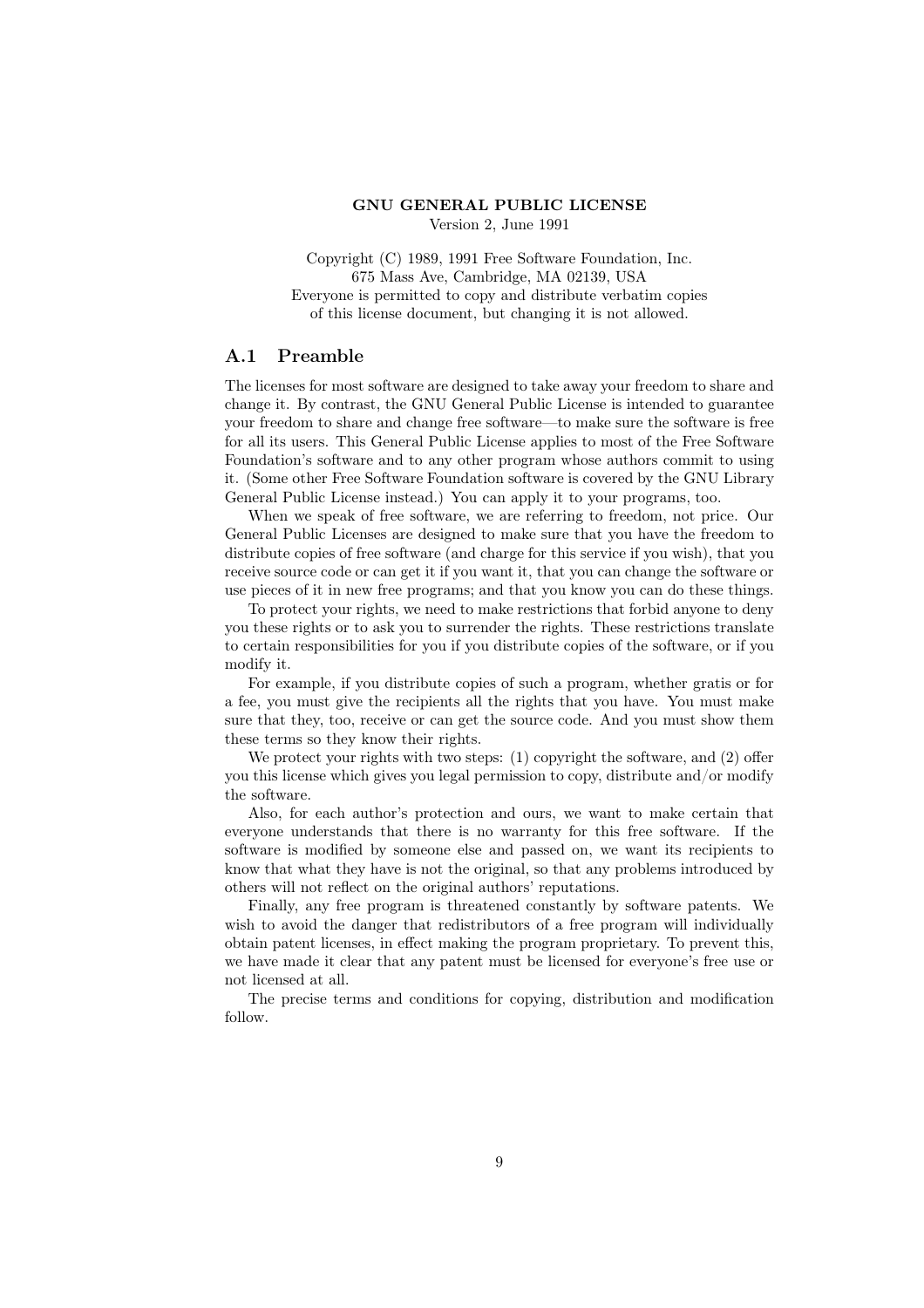## A.2 Terms and conditions for copying, distribution and modification

0. This License applies to any program or other work which contains a notice placed by the copyright holder saying it may be distributed under the terms of this General Public License. The "Program", below, refers to any such program or work, and a "work based on the Program" means either the Program or any derivative work under copyright law: that is to say, a work containing the Program or a portion of it, either verbatim or with modifications and/or translated into another language. (Hereinafter, translation is included without limitation in the term "modification".) Each licensee is addressed as "you".

Activities other than copying, distribution and modification are not covered by this License; they are outside its scope. The act of running the Program is not restricted, and the output from the Program is covered only if its contents constitute a work based on the Program (independent of having been made by running the Program). Whether that is true depends on what the Program does.

1. You may copy and distribute verbatim copies of the Program's source code as you receive it, in any medium, provided that you conspicuously and appropriately publish on each copy an appropriate copyright notice and disclaimer of warranty; keep intact all the notices that refer to this License and to the absence of any warranty; and give any other recipients of the Program a copy of this License along with the Program.

You may charge a fee for the physical act of transferring a copy, and you may at your option offer warranty protection in exchange for a fee.

- 2. You may modify your copy or copies of the Program or any portion of it, thus forming a work based on the Program, and copy and distribute such modifications or work under the terms of Section 1 above, provided that you also meet all of these conditions:
	- (a) You must cause the modified files to carry prominent notices stating that you changed the files and the date of any change.
	- (b) You must cause any work that you distribute or publish, that in whole or in part contains or is derived from the Program or any part thereof, to be licensed as a whole at no charge to all third parties under the terms of this License.
	- (c) If the modified program normally reads commands interactively when run, you must cause it, when started running for such interactive use in the most ordinary way, to print or display an announcement including an appropriate copyright notice and a notice that there is no warranty (or else, saying that you provide a warranty) and that users may redistribute the program under these conditions, and telling the user how to view a copy of this License. (Exception: if the Program itself is interactive but does not normally print such an announcement, your work based on the Program is not required to print an announcement.)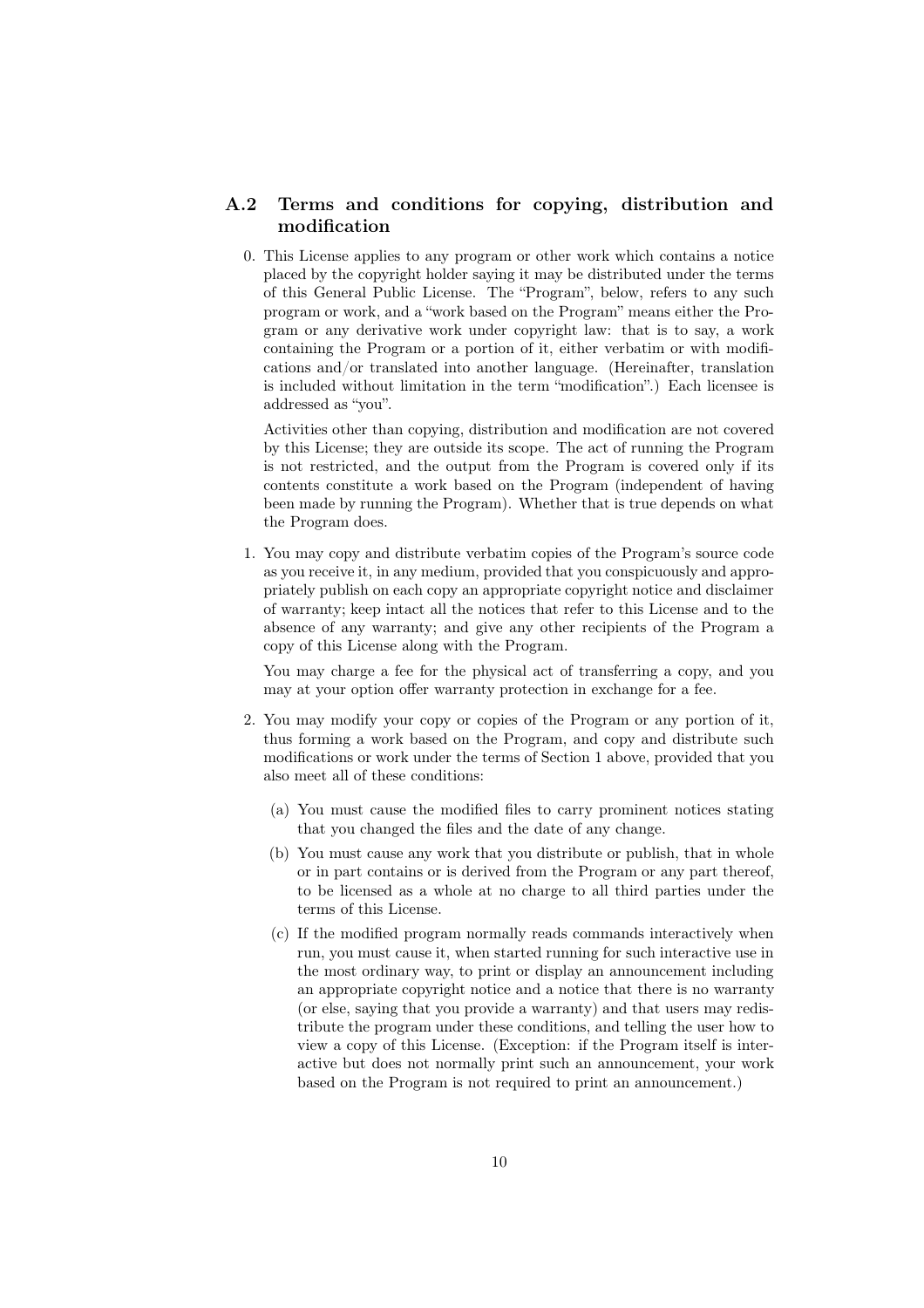These requirements apply to the modified work as a whole. If identifiable sections of that work are not derived from the Program, and can be reasonably considered independent and separate works in themselves, then this License, and its terms, do not apply to those sections when you distribute them as separate works. But when you distribute the same sections as part of a whole which is a work based on the Program, the distribution of the whole must be on the terms of this License, whose permissions for other licensees extend to the entire whole, and thus to each and every part regardless of who wrote it.

Thus, it is not the intent of this section to claim rights or contest your rights to work written entirely by you; rather, the intent is to exercise the right to control the distribution of derivative or collective works based on the Program.

In addition, mere aggregation of another work not based on the Program with the Program (or with a work based on the Program) on a volume of a storage or distribution medium does not bring the other work under the scope of this License.

- 3. You may copy and distribute the Program (or a work based on it, under Section 2) in object code or executable form under the terms of Sections 1 and 2 above provided that you also do one of the following:
	- (a) Accompany it with the complete corresponding machine-readable source code, which must be distributed under the terms of Sections 1 and 2 above on a medium customarily used for software interchange; or,
	- (b) Accompany it with a written offer, valid for at least three years, to give any third party, for a charge no more than your cost of physically performing source distribution, a complete machine-readable copy of the corresponding source code, to be distributed under the terms of Sections 1 and 2 above on a medium customarily used for software interchange; or,
	- (c) Accompany it with the information you received as to the offer to distribute corresponding source code. (This alternative is allowed only for noncommercial distribution and only if you received the program in object code or executable form with such an offer, in accord with Subsection b above.)

The source code for a work means the preferred form of the work for making modifications to it. For an executable work, complete source code means all the source code for all modules it contains, plus any associated interface definition files, plus the scripts used to control compilation and installation of the executable. However, as a special exception, the source code distributed need not include anything that is normally distributed (in either source or binary form) with the major components (compiler, kernel, and so on) of the operating system on which the executable runs, unless that component itself accompanies the executable.

If distribution of executable or object code is made by offering access to copy from a designated place, then offering equivalent access to copy the source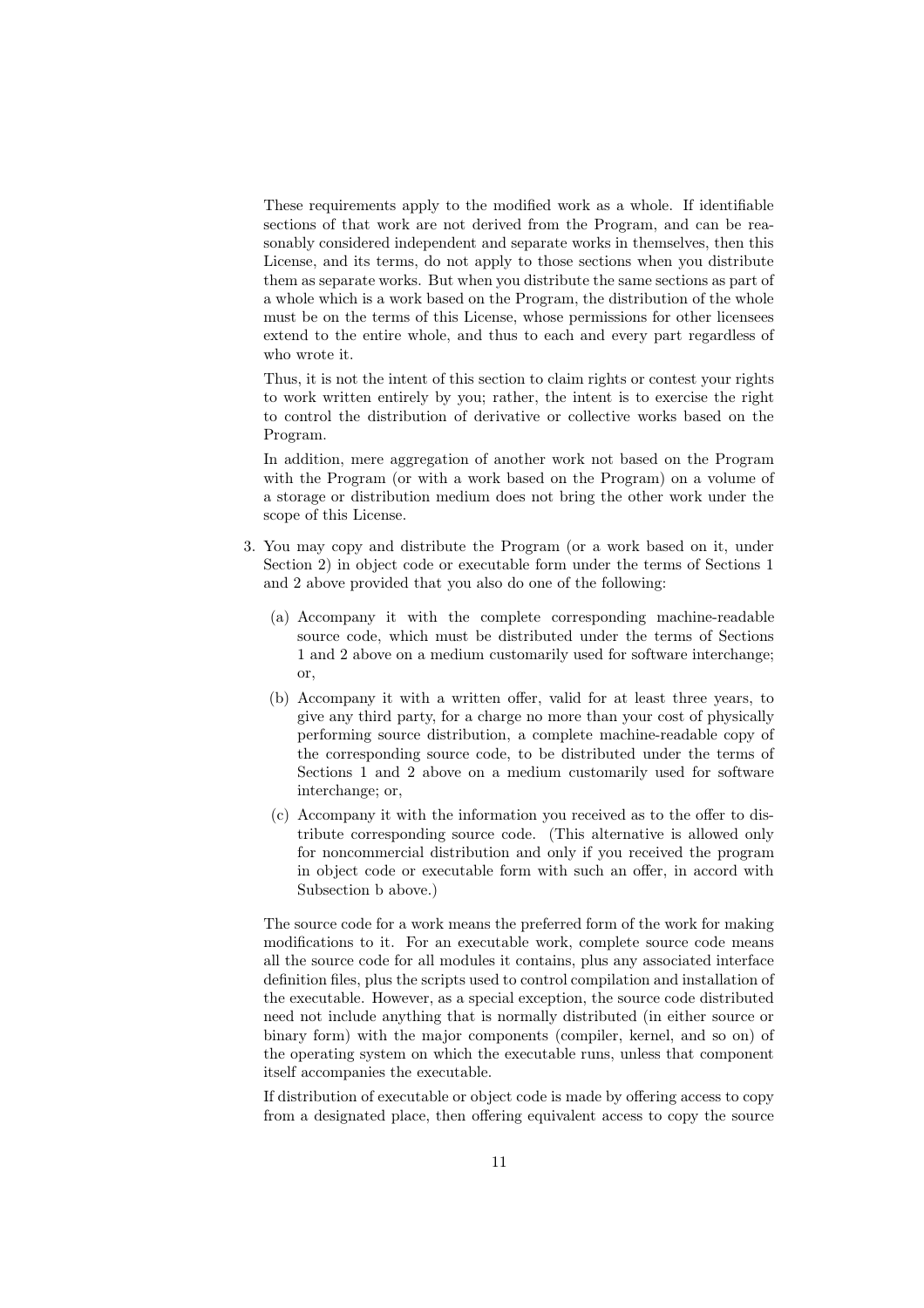code from the same place counts as distribution of the source code, even though third parties are not compelled to copy the source along with the object code.

- 4. You may not copy, modify, sublicense, or distribute the Program except as expressly provided under this License. Any attempt otherwise to copy, modify, sublicense or distribute the Program is void, and will automatically terminate your rights under this License. However, parties who have received copies, or rights, from you under this License will not have their licenses terminated so long as such parties remain in full compliance.
- 5. You are not required to accept this License, since you have not signed it. However, nothing else grants you permission to modify or distribute the Program or its derivative works. These actions are prohibited by law if you do not accept this License. Therefore, by modifying or distributing the Program (or any work based on the Program), you indicate your acceptance of this License to do so, and all its terms and conditions for copying, distributing or modifying the Program or works based on it.
- 6. Each time you redistribute the Program (or any work based on the Program), the recipient automatically receives a license from the original licensor to copy, distribute or modify the Program subject to these terms and conditions. You may not impose any further restrictions on the recipients' exercise of the rights granted herein. You are not responsible for enforcing compliance by third parties to this License.
- 7. If, as a consequence of a court judgment or allegation of patent infringement or for any other reason (not limited to patent issues), conditions are imposed on you (whether by court order, agreement or otherwise) that contradict the conditions of this License, they do not excuse you from the conditions of this License. If you cannot distribute so as to satisfy simultaneously your obligations under this License and any other pertinent obligations, then as a consequence you may not distribute the Program at all. For example, if a patent license would not permit royalty-free redistribution of the Program by all those who receive copies directly or indirectly through you, then the only way you could satisfy both it and this License would be to refrain entirely from distribution of the Program.

If any portion of this section is held invalid or unenforceable under any particular circumstance, the balance of the section is intended to apply and the section as a whole is intended to apply in other circumstances.

It is not the purpose of this section to induce you to infringe any patents or other property right claims or to contest validity of any such claims; this section has the sole purpose of protecting the integrity of the free software distribution system, which is implemented by public license practices. Many people have made generous contributions to the wide range of software distributed through that system in reliance on consistent application of that system; it is up to the author/donor to decide if he or she is willing to distribute software through any other system and a licensee cannot impose that choice.

This section is intended to make thoroughly clear what is believed to be a consequence of the rest of this License.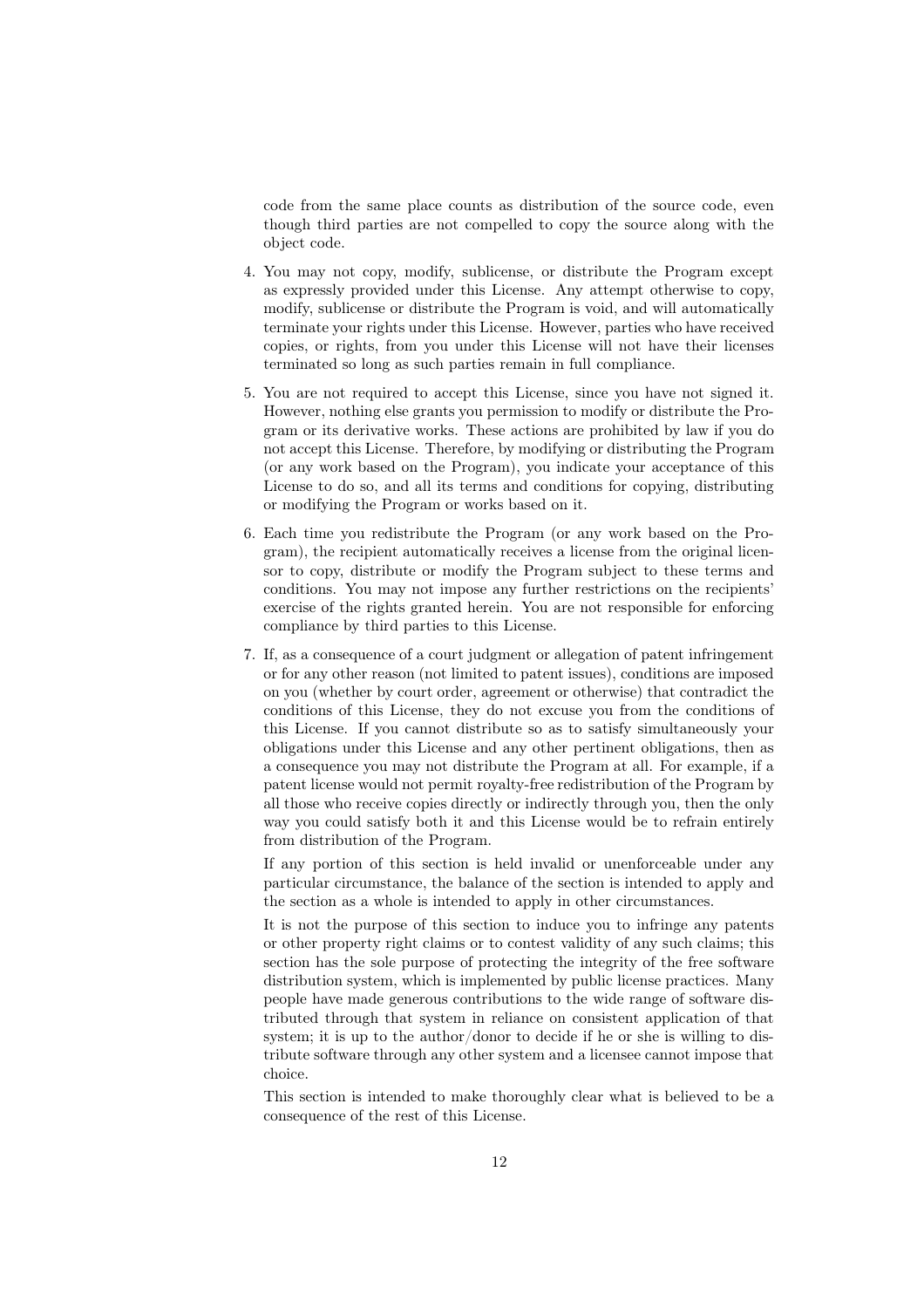- 8. If the distribution and/or use of the Program is restricted in certain countries either by patents or by copyrighted interfaces, the original copyright holder who places the Program under this License may add an explicit geographical distribution limitation excluding those countries, so that distribution is permitted only in or among countries not thus excluded. In such case, this License incorporates the limitation as if written in the body of this License.
- 9. The Free Software Foundation may publish revised and/or new versions of the General Public License from time to time. Such new versions will be similar in spirit to the present version, but may differ in detail to address new problems or concerns.

Each version is given a distinguishing version number. If the Program specifies a version number of this License which applies to it and "any later version", you have the option of following the terms and conditions either of that version or of any later version published by the Free Software Foundation. If the Program does not specify a version number of this License, you may choose any version ever published by the Free Software Foundation.

10. If you wish to incorporate parts of the Program into other free programs whose distribution conditions are different, write to the author to ask for permission. For software which is copyrighted by the Free Software Foundation, write to the Free Software Foundation; we sometimes make exceptions for this. Our decision will be guided by the two goals of preserving the free status of all derivatives of our free software and of promoting the sharing and reuse of software generally.

#### NO WARRANTY

- 11. Because the Program is licensed free of charge, there is no warranty for the Program, to the extent permitted by applicable law. except when otherwise stated in writing the copyright holders and/or other parties provide the program "as is" without warranty of any kind, either expressed or implied, including, but not limited to, the implied warranties of merchantability and fitness for a particular purpose. The entire risk as to the quality and performance of the Program is with you. Should the Program prove defective, you assume the cost of all necessary servicing, repair or correction.
- 12. In no event unless required by applicable law or agreed to in writing will any copyright holder, or any other party who may modify and/or redistribute the program as permitted above, be liable to you for damages, including any general, special, incidental or consequential damages arising out of the use or inability to use the program (including but not limited to loss of data or data being rendered inaccurate or losses sustained by you or third parties or a failure of the Program to operate with any other programs), even if such holder or other party has been advised of the possibility of such damages.

#### END OF TERMS AND CONDITIONS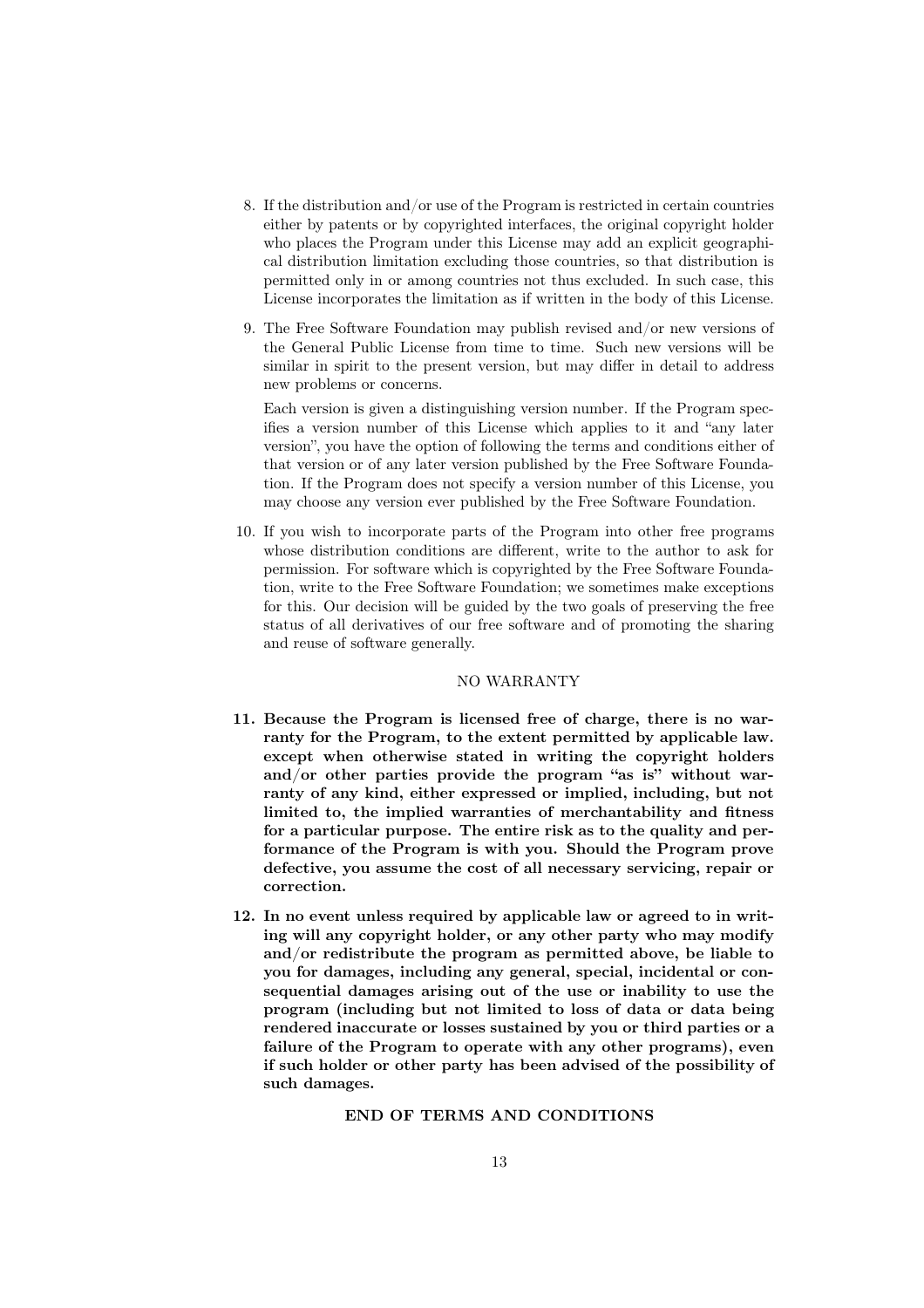## A.3 Appendix: How to Apply These Terms to Your New Programs

If you develop a new program, and you want it to be of the greatest possible use to the public, the best way to achieve this is to make it free software which everyone can redistribute and change under these terms.

To do so, attach the following notices to the program. It is safest to attach them to the start of each source file to most effectively convey the exclusion of warranty; and each file should have at least the "copyright" line and a pointer to where the full notice is found.

<one line to give the program's name and a brief idea of what it does.> Copyright (C) 19yy <name of author>

This program is free software; you can redistribute it and/or modify it under the terms of the GNU General Public License as published by the Free Software Foundation; either version 2 of the License, or (at your option) any later version.

This program is distributed in the hope that it will be useful, but WITHOUT ANY WARRANTY; without even the implied warranty of MERCHANTABILITY or FITNESS FOR A PARTICULAR PURPOSE. See the GNU General Public License for more details.

You should have received a copy of the GNU General Public License along with this program; if not, write to the Free Software Foundation, Inc., 675 Mass Ave, Cambridge, MA 02139, USA.

Also add information on how to contact you by electronic and paper mail. If the program is interactive, make it output a short notice like this when it starts in an interactive mode:

Gnomovision version 69, Copyright (C) 19yy name of author Gnomovision comes with ABSOLUTELY NO WARRANTY; for details type 'show w'. This is free software, and you are welcome to redistribute it under certain conditions; type 'show c' for details.

The hypothetical commands 'show w' and 'show c' should show the appropriate parts of the General Public License. Of course, the commands you use may be called something other than 'show w' and 'show c'; they could even be mouse-clicks or menu items–whatever suits your program.

You should also get your employer (if you work as a programmer) or your school, if any, to sign a "copyright disclaimer" for the program, if necessary. Here is a sample; alter the names:

Yoyodyne, Inc., hereby disclaims all copyright interest in the program 'Gnomovision' (which makes passes at compilers) written by James Hacker.

<signature of Ty Coon>, 1 April 1989 Ty Coon, President of Vice

This General Public License does not permit incorporating your program into proprietary programs. If your program is a subroutine library, you may consider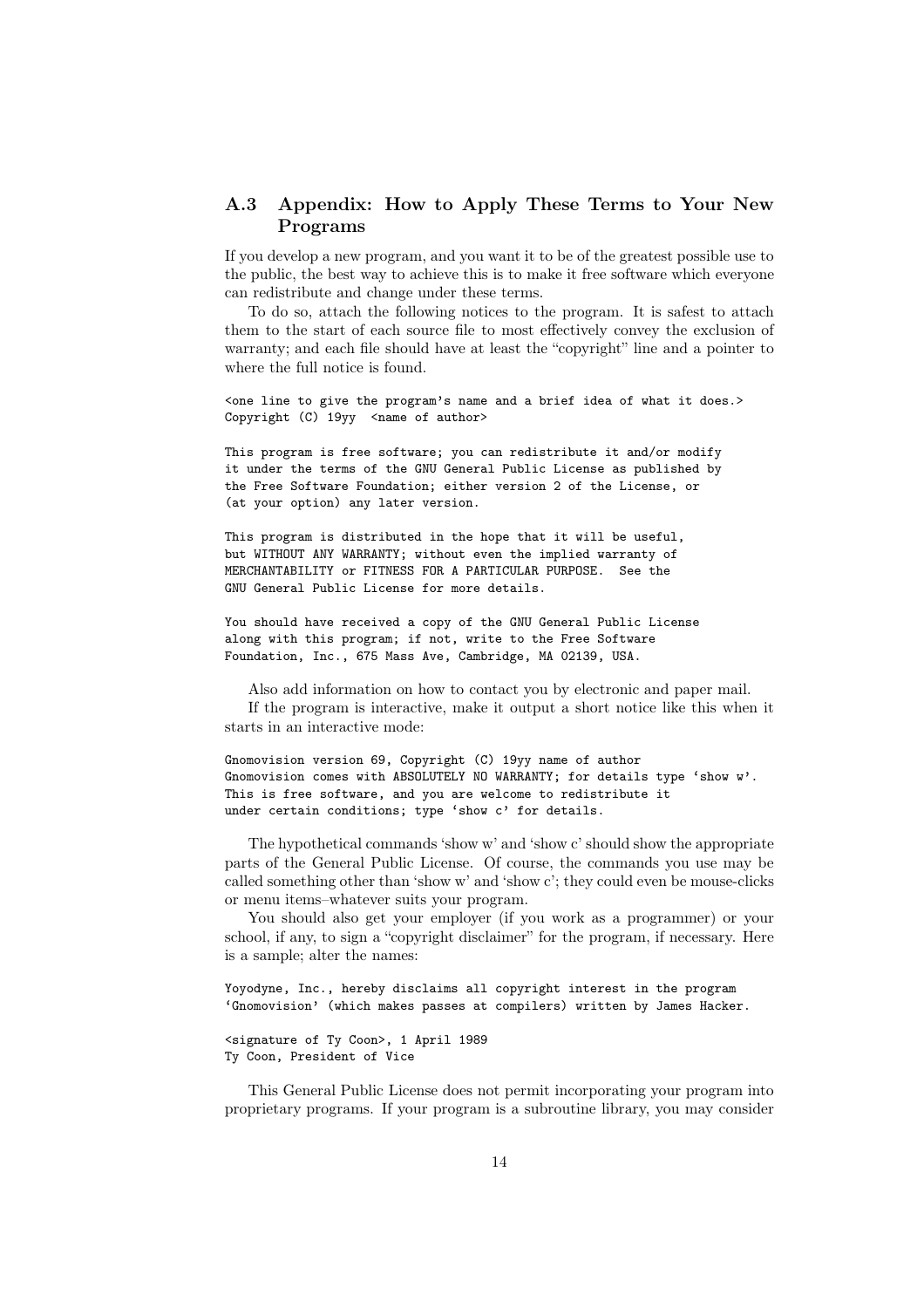it more useful to permit linking proprietary applications with the library. If this is what you want to do, use the GNU Library General Public License instead of this License.

## Index

Numbers written in italic refer to the page where the corresponding entry is described, the ones underlined to the code line of the definition, the rest to the code lines where the entry is used.

| Symbols                                                                        |                                                                                                                                                                                                                                                                                                                                                                                               |
|--------------------------------------------------------------------------------|-----------------------------------------------------------------------------------------------------------------------------------------------------------------------------------------------------------------------------------------------------------------------------------------------------------------------------------------------------------------------------------------------|
|                                                                                |                                                                                                                                                                                                                                                                                                                                                                                               |
| \@@@\ 126, 127                                                                 |                                                                                                                                                                                                                                                                                                                                                                                               |
| $\sqrt{$ Qundefined  2, 19                                                     | $\mathcal{I}$ 18, 41, 42                                                                                                                                                                                                                                                                                                                                                                      |
| 12                                                                             | $\mathcal{I}$ n@footnote  102, 104                                                                                                                                                                                                                                                                                                                                                            |
| $\&$ currentlabel<br>14                                                        | $\{fn@footnotetext \dots 114, 117\}$                                                                                                                                                                                                                                                                                                                                                          |
| $\&$ Currenvir  104, 117                                                       | $\infty$ 9.109, 122                                                                                                                                                                                                                                                                                                                                                                           |
| $\{\texttt{Qendpetrue} \dots \dots \dots \dots \dots \ 145$                    | \fn@getmark@i  71,74                                                                                                                                                                                                                                                                                                                                                                          |
| $\text{91}, 96$                                                                | $\infty$ 72, 76, 78                                                                                                                                                                                                                                                                                                                                                                           |
| $\forall$ firstoftwo  105, 118                                                 | $\fn@latex@footnote   101, 111$                                                                                                                                                                                                                                                                                                                                                               |
| $\setminus$ Cfootnotemark  110                                                 | \fn@latex@@footnotetext  115, 123                                                                                                                                                                                                                                                                                                                                                             |
| $\setminus$ Cfootnotetext  41, 62, 98                                          | $\mathbb{m}$ mpfn  47, 52                                                                                                                                                                                                                                                                                                                                                                     |
| $\verb+\@gobble \dots \dots 22, 60, 96$                                        | $\{\text{fn@msne@i} \dots \dots \dots \dots \ 128, 129\}$                                                                                                                                                                                                                                                                                                                                     |
| $\qquad$ Qgobbletwo  61,97                                                     | $\{\text{fn@msne@ii} \dots \dots \dots \ 128, 134, 136\}$                                                                                                                                                                                                                                                                                                                                     |
| $\verb+\@iden + \ldots + \ldots + \ldots + \ldots + 20, 22$                    | $\n1.1$ $n$ Onotes  2, 3, 24, 25, 45, 58, 62                                                                                                                                                                                                                                                                                                                                                  |
| $\left\{ \text{Different} \dots \right. \dots \right. \quad 70, 128, 150, 152$ | \fn@parbox<br>149, 154                                                                                                                                                                                                                                                                                                                                                                        |
| $\{\mathsf{Omakefntext} \dots \dots \ 27, 59, 95, 127\}$                       | \fn@parbox@i<br>$150 - 152$                                                                                                                                                                                                                                                                                                                                                                   |
| $\label{lem:main} $$\mathbf{2} \approx \ldots \ldots \quad 48-50$              | $\infty$ (fn@parbox@ii  150, 152, 154                                                                                                                                                                                                                                                                                                                                                         |
| $\emptyset$ mpfn 14, 47, 52, 75, 109                                           | $\n126$                                                                                                                                                                                                                                                                                                                                                                                       |
| $\emptyset$ mpfootnotetext<br>42                                               | $\infty$ of $126$                                                                                                                                                                                                                                                                                                                                                                             |
| \@parboxrestore<br>13                                                          | $\n10, 122$                                                                                                                                                                                                                                                                                                                                                                                   |
| $\sqrt{Q}$ savingnotestrue<br>40                                               | $\n1.8, 26, 85$                                                                                                                                                                                                                                                                                                                                                                               |
| $\text{Qsecondoftwo} \dots \dots \dots \quad 20, 107, 120$                     |                                                                                                                                                                                                                                                                                                                                                                                               |
| $\text{Ctempa}$ 126, 127                                                       |                                                                                                                                                                                                                                                                                                                                                                                               |
| $\text{Other}$ 14, 79                                                          | $\setminus$ footnote  101, 103                                                                                                                                                                                                                                                                                                                                                                |
|                                                                                | footnote (environment) $\ldots \ldots$ 2, 101                                                                                                                                                                                                                                                                                                                                                 |
| $\mathbf C$                                                                    | $\setminus$ footnotesep  28,87                                                                                                                                                                                                                                                                                                                                                                |
| \color@begingroup<br>15                                                        | $\otimes$ is $\setminus$ footnotesize<br>11                                                                                                                                                                                                                                                                                                                                                   |
| \color@endgroup<br>17                                                          | $\footnotesize\backslash$ footnotetext  115, 116                                                                                                                                                                                                                                                                                                                                              |
|                                                                                | footnotetext (environment) $\ldots$ 2, 114                                                                                                                                                                                                                                                                                                                                                    |
| E                                                                              | I                                                                                                                                                                                                                                                                                                                                                                                             |
| $\end{footnote}$ 113, 125                                                      | $\iota$ : $\iota$ 145                                                                                                                                                                                                                                                                                                                                                                         |
| $\end$ footnotetext  125                                                       | $\iint$ Csaving notes  7, 39, 58                                                                                                                                                                                                                                                                                                                                                              |
| $\endsawenotes \ldots \ldots$<br>65                                            |                                                                                                                                                                                                                                                                                                                                                                                               |
| environments:                                                                  | $\iint$ gnorespaces  29,88                                                                                                                                                                                                                                                                                                                                                                    |
| 2, 7<br>footnotetext                                                           | $\int$ interfootnotelinepenalty<br>10                                                                                                                                                                                                                                                                                                                                                         |
| footnote $\ldots \ldots \ldots \ldots \ldots$ 2, 6                             | $\int$ interlinepenalty<br>10                                                                                                                                                                                                                                                                                                                                                                 |
| minipage* $1, 8$                                                               |                                                                                                                                                                                                                                                                                                                                                                                               |
| savenotes $\ldots \ldots \ldots \ldots \ldots 1$                               | L                                                                                                                                                                                                                                                                                                                                                                                             |
|                                                                                | $\lambda$ . $\lambda$ . $\lambda$ . $\lambda$ . $\lambda$ . $\lambda$ . $\lambda$ . $\lambda$ . $\lambda$ . $\lambda$ . $\lambda$ . $\lambda$ . $\lambda$ . $\lambda$ . $\lambda$ . $\lambda$ . $\lambda$ . $\lambda$ . $\lambda$ . $\lambda$ . $\lambda$ . $\lambda$ . $\lambda$ . $\lambda$ . $\lambda$ . $\lambda$ . $\lambda$ . $\lambda$ . $\lambda$ . $\lambda$ . $\lambda$ . $\lambda$ |
| F                                                                              | м                                                                                                                                                                                                                                                                                                                                                                                             |
| $\left\{ \Delta x \right\}$<br>12                                              | $\mathcal{S}$ 148                                                                                                                                                                                                                                                                                                                                                                             |